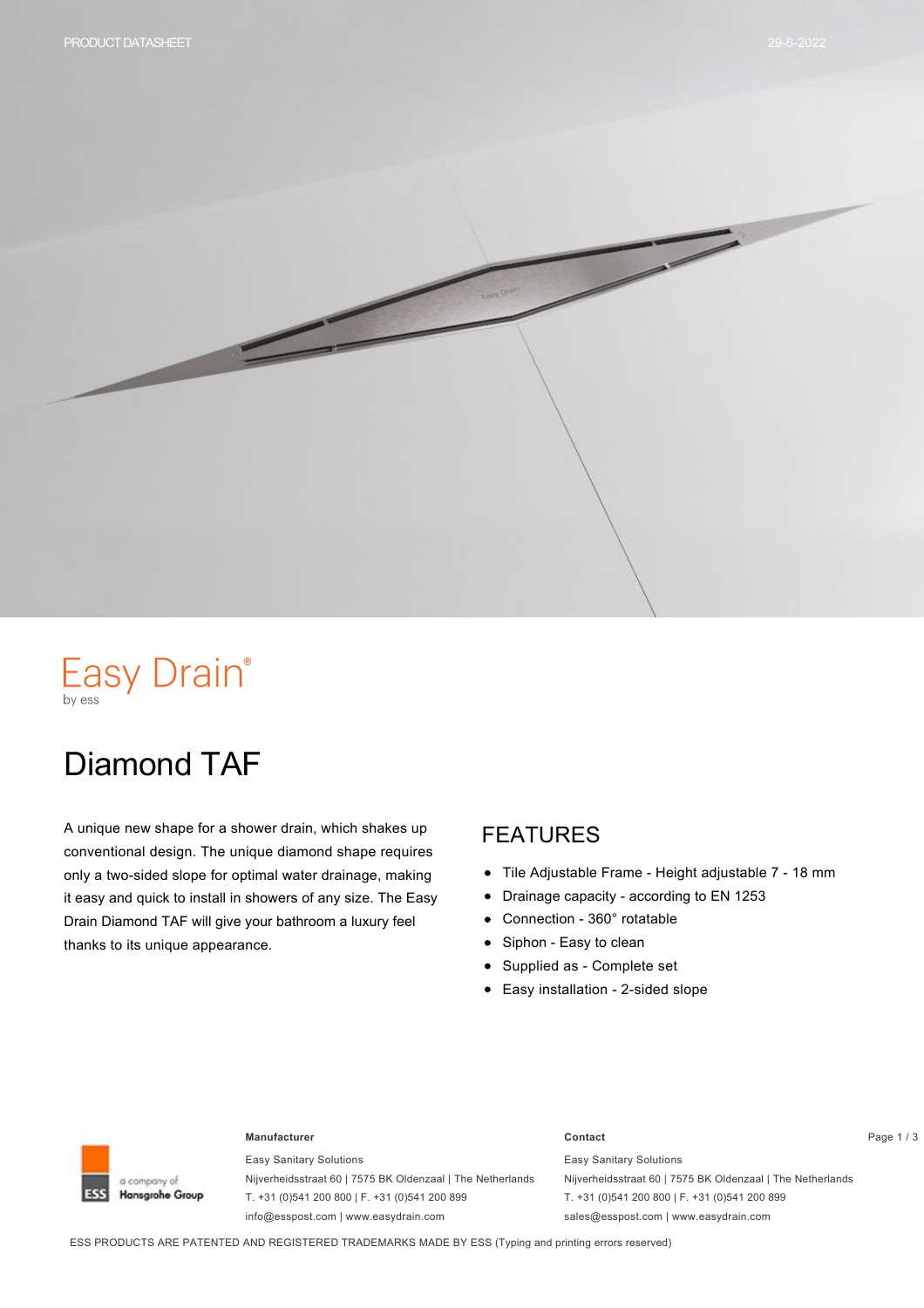### GENERAL

| Serie         | <b>Diamond</b>               |  |  |
|---------------|------------------------------|--|--|
| Name          | Diamond TAF                  |  |  |
| Model         | Rectangular shower drain     |  |  |
| Length (mm)   | 726                          |  |  |
| Product type  | Complete                     |  |  |
| Application   | Renovation, New construction |  |  |
| Certification | DIN 18534, ETAG-022, EN1253  |  |  |
|               |                              |  |  |

### **INSTALLATION**

| Substrate                                   | Lewis sheets, Concrete / Sand Cement, Wooden floors, Synthetic |  |  |  |
|---------------------------------------------|----------------------------------------------------------------|--|--|--|
| Floor finish                                | Tiles / Mosaic, Glass Mosaic                                   |  |  |  |
| Height adjustable feet                      | Included                                                       |  |  |  |
| Installation option                         | Floor                                                          |  |  |  |
| Outlet                                      | Horizontal (Vertical outlet optional)                          |  |  |  |
| Connection (mm)                             | 50                                                             |  |  |  |
| Min. installation depth (mm) (built-in set) | 87                                                             |  |  |  |
| Min. installation depth (mm) (incl. grate)  | 94                                                             |  |  |  |

#### DRAINAGE

| Max. drainage capacity entrance (I/min) |      |
|-----------------------------------------|------|
| Max. drainage capacity wall (I/min)     | N.A. |
| Max. drainage capacity (I/min)          |      |

#### **BUILT-IN SET**

| Pre-assembled sealing membrane | Included                                             |
|--------------------------------|------------------------------------------------------|
| Siphon features                | Cleanable, Pivotable & adjustable, Height adjustable |
| Water seal height (mm)         | 28/50                                                |
| Outlet                         | Horizontal (Vertical outlet optional)                |
| Material siphon                | Polypropylene (PP)                                   |
|                                |                                                      |

#### **DESIGN**

| Grate finish                   | <b>Brushed stainless steel</b> |  |  |  |
|--------------------------------|--------------------------------|--|--|--|
| Grate pattern                  | Zero / Closed                  |  |  |  |
| Grate width (mm)               | 49                             |  |  |  |
| Grate tile insert (mm)         | N.A.                           |  |  |  |
| Adjustable grate               | N.A.                           |  |  |  |
| Frame type                     | N.A.                           |  |  |  |
| <b>TAF Frame material</b>      | Stainless steel (304)          |  |  |  |
| Design frame finish            | <b>Brushed stainless steel</b> |  |  |  |
| Frame width (mm)               | 70                             |  |  |  |
| Wheelchair accessible          | Yes                            |  |  |  |
| <b>Extension set available</b> | N.A.                           |  |  |  |



Easy Sanitary Solutions Nijverheidsstraat 60 | 7575 BK Oldenzaal | The Netherlands T. +31 (0)541 200 800 | F. +31 (0)541 200 899 info@esspost.com | www.easydrain.com

#### **Manufacturer Contact** Page 2 / 3 Easy Sanitary Solutions Nijverheidsstraat 60 | 7575 BK Oldenzaal | The Netherlands

T. +31 (0)541 200 800 | F. +31 (0)541 200 899 sales@esspost.com | www.easydrain.com

ESS PRODUCTS ARE PATENTED AND REGISTERED TRADEMARKS MADE BY ESS (Typing and printing errors reserved)